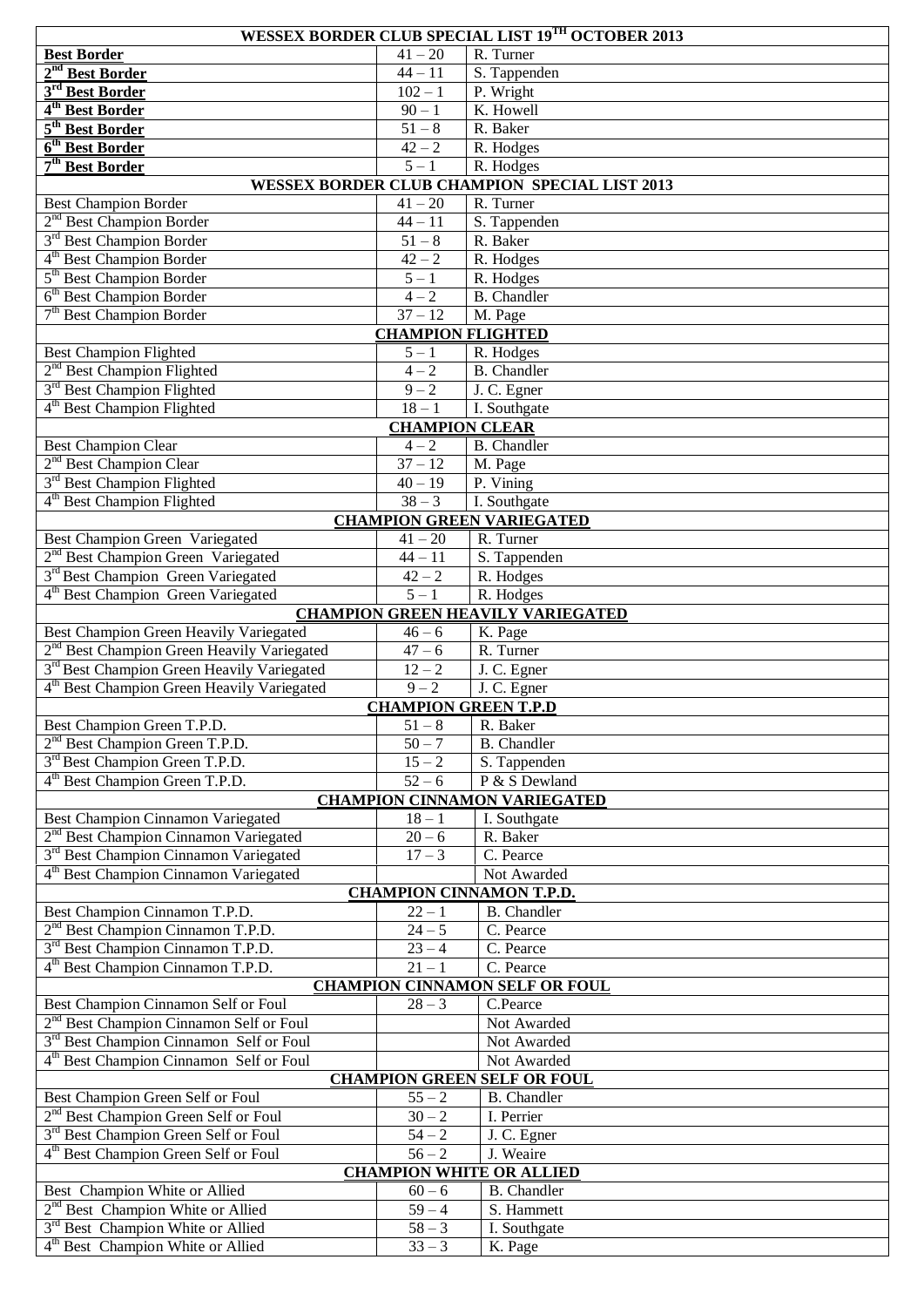| <b>WESSEX BORDER CLUB NOVICE SPECIAL LIST 2013</b>   |                            |                                        |  |  |  |  |  |
|------------------------------------------------------|----------------------------|----------------------------------------|--|--|--|--|--|
| <b>Best Novice Border</b>                            | $102 - 1$                  | P. Wright                              |  |  |  |  |  |
| 2 <sup>nd</sup> Best Novice Border                   | $90 - 1$                   | K. Howell                              |  |  |  |  |  |
| 3 <sup>rd</sup> Best Novice Border                   | $110 - 1$                  | P. Wright                              |  |  |  |  |  |
| 4 <sup>th</sup> Best Novice Border                   | $\frac{108}{-1}$           | P. Wright                              |  |  |  |  |  |
| 5 <sup>th</sup> Best Novice Border                   | $72 - 1$                   | W. Williams                            |  |  |  |  |  |
| 6 <sup>th</sup> Best Novice Border                   | $105 - 2$                  | M. Haines                              |  |  |  |  |  |
| 7 <sup>th</sup> Best Novice Border                   | $100 - 4$                  | M. Standen                             |  |  |  |  |  |
| <b>NOVICE FLIGHTED</b>                               |                            |                                        |  |  |  |  |  |
| <b>Best Novice Flighted</b>                          | $72 - 1$                   | W. Williams                            |  |  |  |  |  |
| 2 <sup>nd</sup> Best Novice Flighted                 | $75 - 1$                   | W. Williams                            |  |  |  |  |  |
| 3 <sup>rd</sup> Best Novice Flighted                 | $73 - 1$                   | M. Haines                              |  |  |  |  |  |
| 4 <sup>th</sup> Best Novice Flighted                 | $67 - 1$                   | W. Williams                            |  |  |  |  |  |
|                                                      | <b>NOVICE CLEAR</b>        |                                        |  |  |  |  |  |
| <b>Best Novice Clear</b>                             | $100 - 4$                  | M. Standen                             |  |  |  |  |  |
| 2 <sup>nd</sup> Best Novice Clear                    | $\overline{9}9 - 1$        | P. Wright                              |  |  |  |  |  |
| 3 <sup>rd</sup> Best Novice Clear                    | $98 - 1$                   | $\overline{P}$ . Wright                |  |  |  |  |  |
| 4 <sup>th</sup> Best Novice Clear                    | $\overline{97} - 1$        | P. Sawyer                              |  |  |  |  |  |
|                                                      |                            | <b>NOVICE GREEN VARIEGATED</b>         |  |  |  |  |  |
| <b>Best Novice Green Variegated</b>                  | $102 - 1$                  | P. Wright                              |  |  |  |  |  |
| 2 <sup>nd</sup> Best Novice Green Variegated         | $103 - 1$                  | P. Sawyer                              |  |  |  |  |  |
| 3 <sup>rd</sup> Best Novice Green Variegated         | $104 - 4$                  | M. Standen                             |  |  |  |  |  |
| 4 <sup>th</sup> Best Novice Green Variegated         | $\frac{67-1}{2}$           | W. Williams                            |  |  |  |  |  |
|                                                      |                            | <b>NOVICE GREEN HEAVILY VARIEGATED</b> |  |  |  |  |  |
| Best Novice Green Heavily Variegated                 | $\frac{1}{108} - 1$        | P. Wright                              |  |  |  |  |  |
| 2 <sup>nd</sup> Best Novice Green Heavily Variegated | $72 - 1$                   | W. Williams                            |  |  |  |  |  |
| 3 <sup>rd</sup> Best Novice Green Heavily Variegated | $105 - 2$                  | M. Haines                              |  |  |  |  |  |
| 4 <sup>th</sup> Best Novice Green Heavily Variegated | $107 - 1$                  | W. Williams                            |  |  |  |  |  |
|                                                      | <b>NOVICE GREEN T.P.D.</b> |                                        |  |  |  |  |  |
| Best Novice Green T.P.D.                             | $110 - 1$                  | P. Wright                              |  |  |  |  |  |
| 2 <sup>nd</sup> Best Novice Green T.P.D.             | $\frac{75-1}{75}$          | W. Williams                            |  |  |  |  |  |
| 3 <sup>rd</sup> Best Novice Green T.P.D.             | $112 - 3$                  | K. Howell                              |  |  |  |  |  |
| 4 <sup>th</sup> Best Novice Green T.P.D.             | $73 - 1$                   | M. Haines                              |  |  |  |  |  |
|                                                      |                            | <b>NOVICE CINNAMON VARIEGATED</b>      |  |  |  |  |  |
| <b>Best Novice Cinnamon Variegated</b>               | $78 - 1$                   | P. Wright                              |  |  |  |  |  |
| 2 <sup>nd</sup> Best Novice Cinnamon Variegated      |                            | Not Awarded                            |  |  |  |  |  |
| 3 <sup>rd</sup> Best Novice Cinnamon Variegated      |                            | Not Awarded                            |  |  |  |  |  |
| 4 <sup>th</sup> Best Novice Cinnamon Variegated      |                            | Not Awar ded                           |  |  |  |  |  |
| <b>NOVICE CINNAMON T.P.D.</b>                        |                            |                                        |  |  |  |  |  |
| Best Novice Cinnamon T.P.D                           |                            | Not Awarded                            |  |  |  |  |  |
| 2 <sup>nd</sup> Best Novice Cinnamon T.P.D.          |                            | Not Awarded                            |  |  |  |  |  |
| 3 <sup>rd</sup> Best Novice Cinnamon T.P.D.          |                            | Not Awarded                            |  |  |  |  |  |
| 4 <sup>th</sup> Best Novice Cinnamon T.P.D.          |                            | Not Awarded                            |  |  |  |  |  |
| <b>NOVICE CINNAMON SELF OR FOUL</b>                  |                            |                                        |  |  |  |  |  |
| Best Novice Cinnamon Self or Foul                    |                            | Not Awarded                            |  |  |  |  |  |
| 2 <sup>nd</sup> Best Novice Cinnamon Self or Foul    |                            | Not Awarded                            |  |  |  |  |  |
|                                                      |                            |                                        |  |  |  |  |  |
| 3 <sup>rd</sup> Best Novice Cinnamon Self or Foul    |                            | Not Awarded                            |  |  |  |  |  |
| 4 <sup>th</sup> Best Novice Cinnamon Self or Foul    |                            | Not Awarded                            |  |  |  |  |  |
|                                                      |                            | <b>NOVICE GREEN SELF OR FOUL</b>       |  |  |  |  |  |
| <b>Best Novice Green Self or Foul</b>                | $90 - 1$                   | K. Howell                              |  |  |  |  |  |
| 2 <sup>nd</sup> Best Novice Green Self or Foul       | $114 - 1$                  | K. Howell                              |  |  |  |  |  |
| 3 <sup>rd</sup> Best Novice Green Self or Foul       | $89 - 1$                   | $\overline{K}$ . Howell                |  |  |  |  |  |
| 4 <sup>th</sup> Best Novice Green Self or Foul       |                            | Not Awarded                            |  |  |  |  |  |
|                                                      |                            | <b>NOVICE WHITE OR ALLIED</b>          |  |  |  |  |  |
| Best Novice White or Allied                          | $95 - 1$                   | M. Haines                              |  |  |  |  |  |
| 2 <sup>nd</sup> Best Novice White or Allied          | $93 - 1$                   | K. Howell                              |  |  |  |  |  |
| 3 <sup>rd</sup> Best Novice White or Allied          |                            | Not Awarded                            |  |  |  |  |  |
| 4 <sup>th</sup> Best Novice White or Allied          |                            | Not Awarded                            |  |  |  |  |  |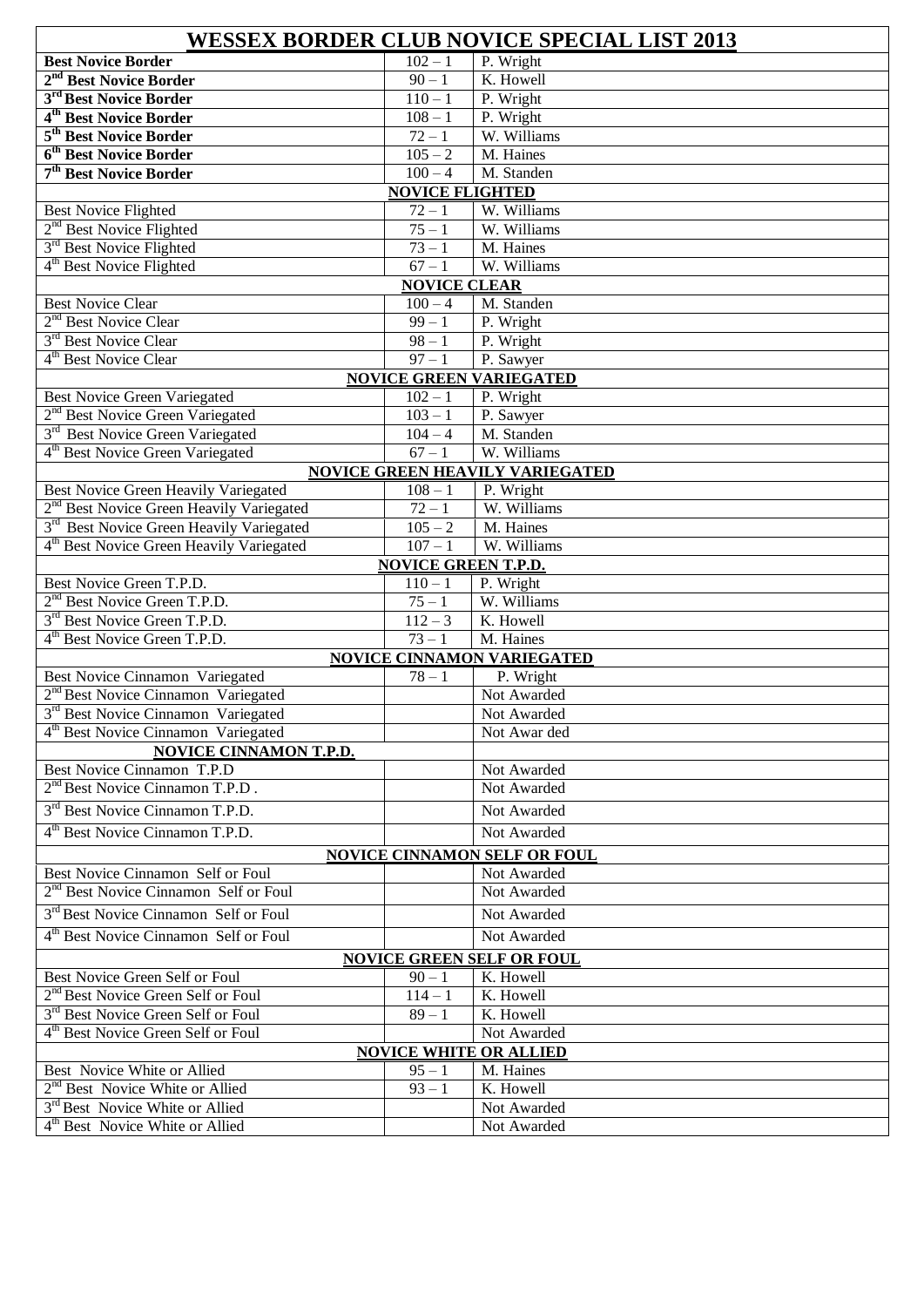| <b>Class Winners 2013 Show</b>                                                  |                                                                          |                                     |  |  |  |  |  |
|---------------------------------------------------------------------------------|--------------------------------------------------------------------------|-------------------------------------|--|--|--|--|--|
|                                                                                 | <b>Champion Clear</b>                                                    | <b>Novice Clear</b>                 |  |  |  |  |  |
| Clear Yellow Cock Flighted                                                      |                                                                          |                                     |  |  |  |  |  |
| Clear Yellow Hen Flighted                                                       |                                                                          |                                     |  |  |  |  |  |
| Clear Buff Cock Flighted                                                        |                                                                          |                                     |  |  |  |  |  |
| Clear Buff Hen Flighted                                                         |                                                                          |                                     |  |  |  |  |  |
| Clear Yellow Cock Unflighted                                                    |                                                                          |                                     |  |  |  |  |  |
| Clear Yellow Hen Unflighted                                                     |                                                                          |                                     |  |  |  |  |  |
| Clear Buff Cock Unflighted                                                      |                                                                          |                                     |  |  |  |  |  |
| Clear Buff hen Unflighted                                                       |                                                                          |                                     |  |  |  |  |  |
|                                                                                 | <b>Champion Green Variegated</b>                                         | <b>Novice Green Variegated</b>      |  |  |  |  |  |
| Variegated Yellow Cock Flighted                                                 |                                                                          |                                     |  |  |  |  |  |
| Variegated Yellow Hen Flighted                                                  |                                                                          |                                     |  |  |  |  |  |
| Variegated Buff Cock Flighted                                                   |                                                                          |                                     |  |  |  |  |  |
| Variegated Buff Hen Flighted                                                    |                                                                          |                                     |  |  |  |  |  |
| Variegated Yellow Cock Unflighted                                               |                                                                          |                                     |  |  |  |  |  |
| Variegated Yellow Hen Unflighted<br>Variegated Buff Cock Unflighted             |                                                                          |                                     |  |  |  |  |  |
| Variegated Buff Hen Unflighted                                                  |                                                                          |                                     |  |  |  |  |  |
|                                                                                 | <b>Champion Green Heavily</b>                                            | <b>Novice Green Heavily</b>         |  |  |  |  |  |
|                                                                                 | <b>Variegated</b>                                                        | Variegated                          |  |  |  |  |  |
| Heavily Green Variegated Yellow Cock Flighted                                   |                                                                          |                                     |  |  |  |  |  |
| Heavily Green Variegated Yellow Hen Flighted                                    |                                                                          |                                     |  |  |  |  |  |
| Heavily Green Variegated Buff Cock Flighted                                     |                                                                          |                                     |  |  |  |  |  |
| Heavily Green Variegated Buff Hen Flighted                                      |                                                                          |                                     |  |  |  |  |  |
| Heavily Green Variegated Yellow Cock Unflighted                                 |                                                                          |                                     |  |  |  |  |  |
| Heavily Green Variegated Yellow Hen Unflighted                                  |                                                                          |                                     |  |  |  |  |  |
| Heavily Green Variegated Buff Cock Unflighted                                   |                                                                          |                                     |  |  |  |  |  |
| Heavily Green Variegated Buff Hen Unflighted                                    |                                                                          |                                     |  |  |  |  |  |
|                                                                                 | <b>Champion Green T.P.D.</b>                                             | Novice Green T.P.D.                 |  |  |  |  |  |
| Green T.P.D. Yellow Cock Flighted Class                                         |                                                                          |                                     |  |  |  |  |  |
| Green T.P.D Yellow. Hen Flighted Class                                          |                                                                          |                                     |  |  |  |  |  |
| Green T.P.D. Buff Cock Flighted Class                                           |                                                                          |                                     |  |  |  |  |  |
| Green T.P.D. Buff Hen Flighted Class                                            |                                                                          |                                     |  |  |  |  |  |
| Green T.P.D.Yellow Cock Unflighted                                              |                                                                          |                                     |  |  |  |  |  |
| Green T.P.D Yellow.Hen Unflighted                                               |                                                                          |                                     |  |  |  |  |  |
| Green T.P.D. Buff Cock Unflighted                                               |                                                                          |                                     |  |  |  |  |  |
| Green T.P.D. Buff Hen Unflighted                                                |                                                                          |                                     |  |  |  |  |  |
|                                                                                 | <b>Champion Cinnamon Variegated</b><br><b>Novice Cinnamon Variegated</b> |                                     |  |  |  |  |  |
| Cinnamon Variegated Yellow Cock                                                 |                                                                          |                                     |  |  |  |  |  |
| Cinnamon Variegated Yellow Hen                                                  |                                                                          |                                     |  |  |  |  |  |
| Cinnamon Variegated Buff Cock                                                   |                                                                          |                                     |  |  |  |  |  |
| Cinnamon Variegated Buff Hen                                                    |                                                                          |                                     |  |  |  |  |  |
|                                                                                 | <b>Champion Cinnamon T.P.D.</b>                                          | Novice Cinnamon T.P.D.              |  |  |  |  |  |
| Cinnamon T.P.D. Yellow Cock Class                                               |                                                                          |                                     |  |  |  |  |  |
| Cinnamon T.P.D. Yellow Hen Class                                                |                                                                          |                                     |  |  |  |  |  |
| Cinnamon T.P.D. Buff Cock Class                                                 |                                                                          |                                     |  |  |  |  |  |
| Cinnamon T.P.D. Buff Class                                                      |                                                                          |                                     |  |  |  |  |  |
|                                                                                 | <b>Champion Cinnamon Self or Foul</b>                                    | <b>Novice Cinnamon Self or Foul</b> |  |  |  |  |  |
| Cinnamon Self or Foul Yellow Cock                                               |                                                                          |                                     |  |  |  |  |  |
| Cinnamon Self or Foul Yellow Hen                                                |                                                                          |                                     |  |  |  |  |  |
| Cinnamon Self or Foul Buff Cock                                                 |                                                                          |                                     |  |  |  |  |  |
| Cinnamon Self or Foul Buff Hen                                                  |                                                                          |                                     |  |  |  |  |  |
|                                                                                 | <b>Champion Green Self or Foul</b>                                       | <b>Novice Green Self or Foul</b>    |  |  |  |  |  |
| Green Self or Foul Yellow Cock Flighted                                         |                                                                          |                                     |  |  |  |  |  |
| Green Self or Foul Yellow Hen Flighted<br>Green Self or Foul Buff Cock Flighted |                                                                          |                                     |  |  |  |  |  |
| Green Self or Foul Buff Hen Flighted Clas                                       |                                                                          |                                     |  |  |  |  |  |
| Green Self or Foul Yellow Cock Unflighted                                       |                                                                          |                                     |  |  |  |  |  |
| Green Self or Foul Yellow Hen Unflighted                                        |                                                                          |                                     |  |  |  |  |  |
| Green Self or Foul Buff Cock Unflighted                                         |                                                                          |                                     |  |  |  |  |  |
| Green Self or Foul Buff Hen Unflighted                                          |                                                                          |                                     |  |  |  |  |  |
|                                                                                 | <b>Champion White or Allied</b>                                          | <b>Novice White or Allied</b>       |  |  |  |  |  |
| Clear , Variegated White Cock Flighted                                          |                                                                          |                                     |  |  |  |  |  |
| Clear, Variegated White Hen Flighted                                            |                                                                          |                                     |  |  |  |  |  |
| Blue, Fawn, T.P.D., Self, Foul White Cock Flighted                              |                                                                          |                                     |  |  |  |  |  |